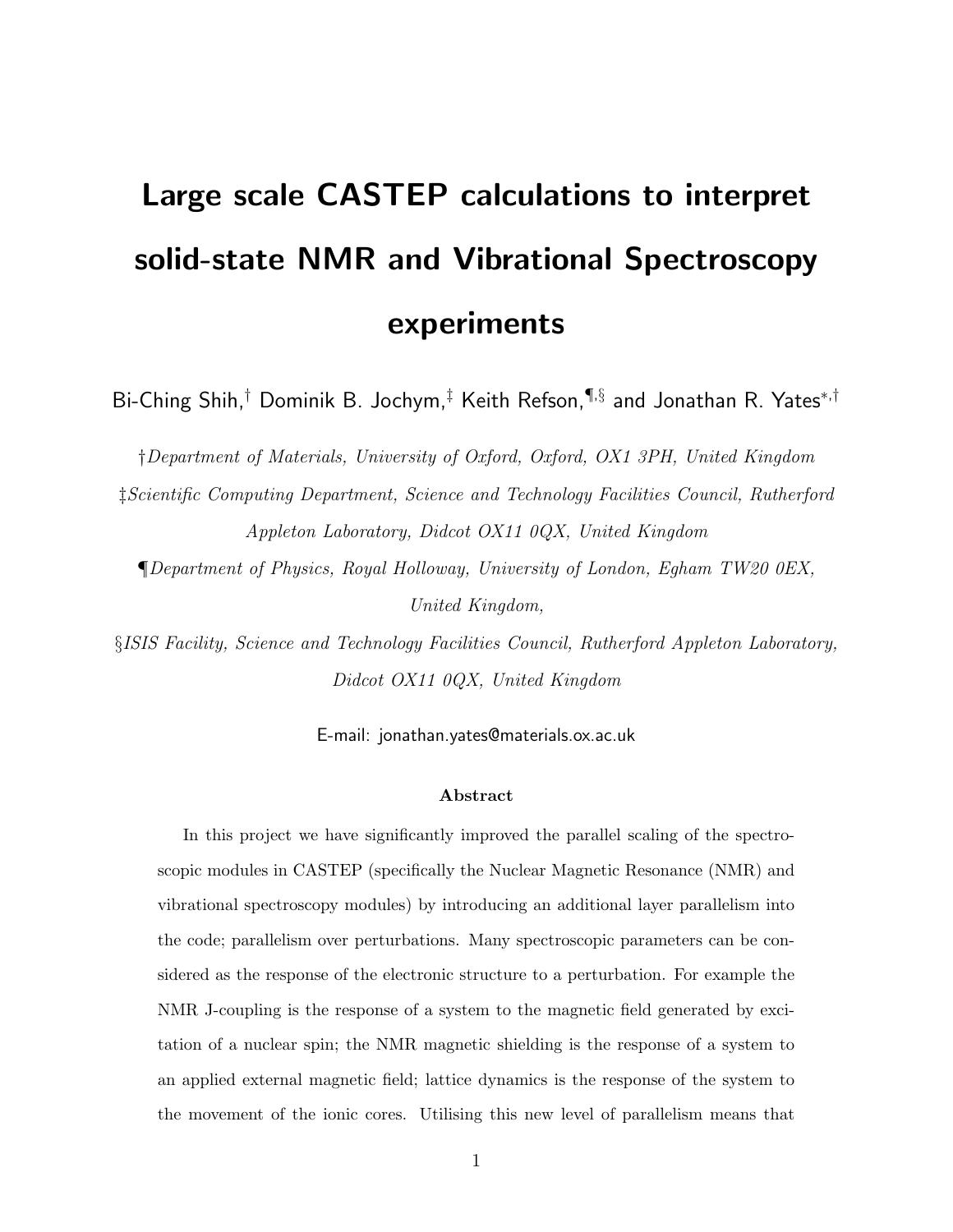for large core counts the parallel FFT is only computed within a small subset of the participating cores dramatically increasing the scaling performance of the code.

## Introduction

In recent years it has become clear that in the broad discipline of Materials Science the power of modern experimental spectroscopic techniques is inextricably linked to the availability of advanced computational tools and the infrastructure to run such simulations. This is particularly true in the fields of solid-state Nuclear Magnetic Resonance (NMR) and vibrational spectroscopy (neutron and X-ray scattering, Raman and IR spectroscopy), where deployment of first-principles methods to predict experimental observables has enabled many research groups to employ a combined experimental and computational approach.

The key quantity of Materials Modelling approaches based on Density Functional Theory (DFT) is the total energy of the system.<sup>1</sup> This is obtained by solving the Kohn-Sham<sup>2</sup> eigenvalue equations corresponding to different sampling points ('k-points') of the reciprocalspace Brillouin zone of a periodic simulation cell,

$$
\hat{H}_k \psi_{bk}(\vec{r}) = E_{bk} \psi_{bk}(\vec{r}) \tag{1}
$$

where  $\hat{H}_k$  is the Hamiltonian at k-point k,  $\{\psi_{bk}(\vec{r})\}$  are the eigenstates, known as *bands* and  ${E_{bk}}$  are the corresponding band-energies (i.e. the eigenvalues).<sup>3</sup> The Hamiltonian is not a fixed operator but contains terms that depend on the electronic charge density  $n$ , which is given by

$$
n(\vec{r}) = \sum_{bk} f_{bk} \int |\psi_{bk}(\vec{r})|^2 d^3k \tag{2}
$$

The total energy can be used to rank the stability of structures - however, many experimental observables can be obtained as changes in total energy in response to a perturbation to the system. A simple example is the change in total energy on displaying an atom -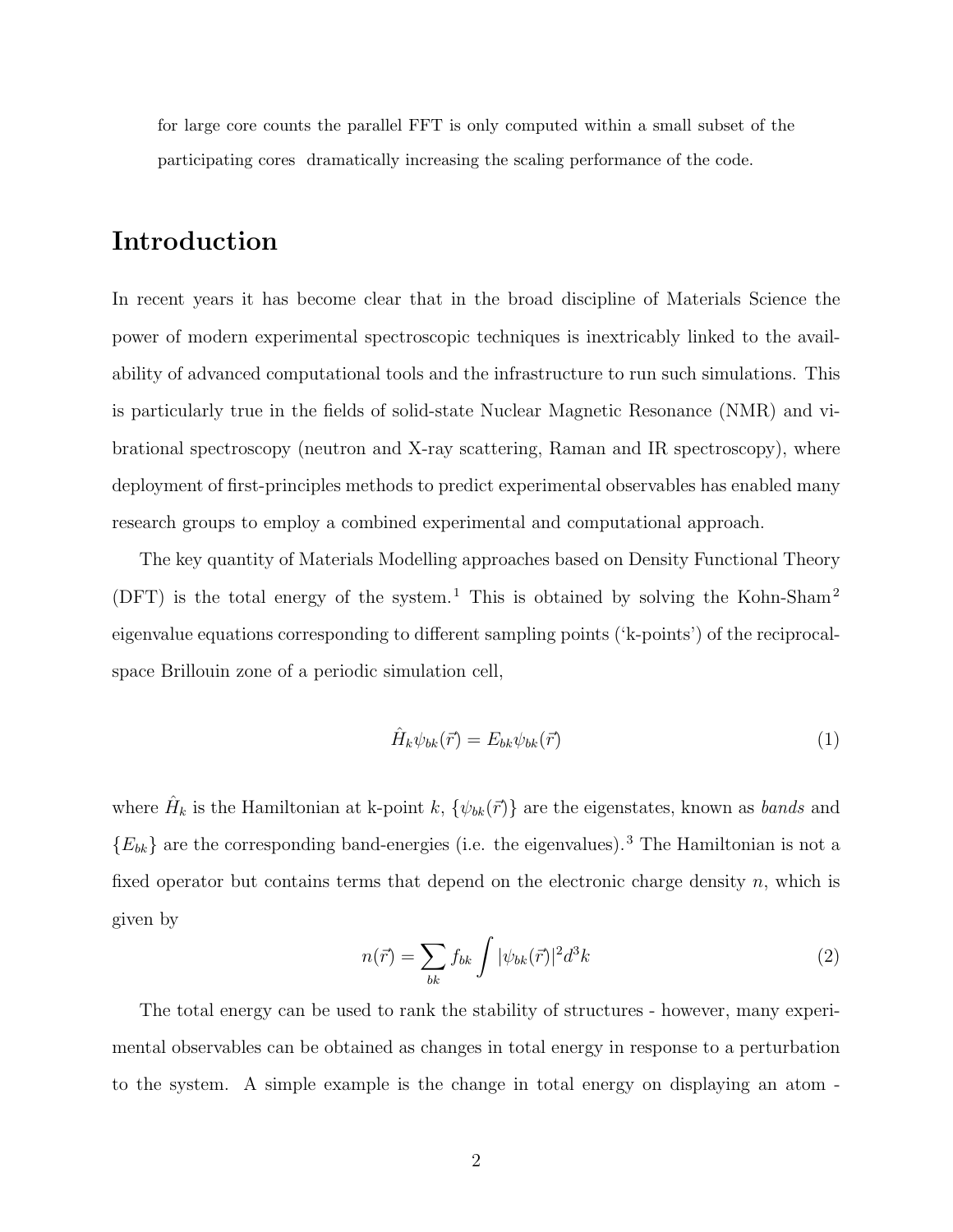which gives rise to the force acting on the atom. In the context of NMR spectroscopy the key observables can be formulated as changes in the total energy. For example the magnetic shielding is the  $2^{nd}$  order change in the total energy with respect to an external magnetic field and a nuclear magnetic moment.

# NMR Spectroscopy

#### Magnetic Shielding

The Zeeman interaction between a magnetic field, B, and a set of spin 1/2 nuclei K, is given by

$$
H = -\Sigma_K \gamma_K \mathbf{I}_K \cdot \mathbf{B},\tag{3}
$$

where  $\hbar I_K$  is the spin angular momentum and  $\gamma_K$  the gyromagnetic ratio of nucleus K. If we consider B as the field at the nucleus due to the presence of an externally applied field  $B_{e}xt$  we can express Eqn. 3 as

$$
H = -\Sigma_K \gamma_K \mathbf{I}_{\mathbf{K}} (1 - \bar{\sigma}) \mathbf{B}
$$
 (4)

The first term is the interaction of the bare nucleus with the applied field while the second accounts for the response of the electrons to the field. This electronic response is characterized by the absolute magnetic the shielding tensor is defined as the ratio between this induced field, and the external applied field

$$
\mathbf{B}_{\rm in}(\mathbf{r}) = -\vec{\sigma}(\mathbf{r})\mathbf{B}_{\rm ext}.\tag{5}
$$

In a diamagnetic insulator this arises from orbital currents induced by an external magnetic field.<sup>4,5</sup> This current  $\mathbf{j}(\mathbf{r})$ , produces a non-uniform induced magnetic field in the material,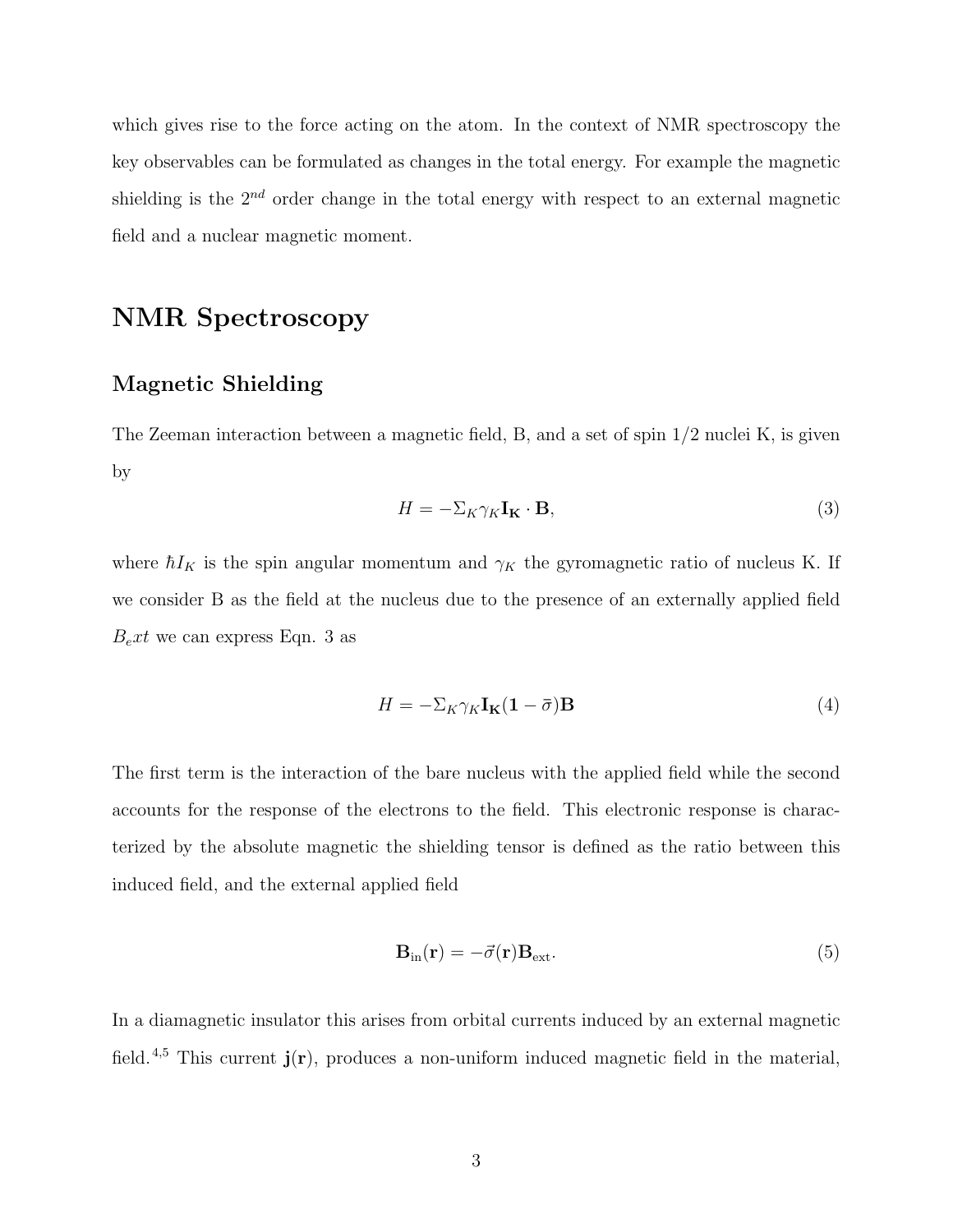which is given by the Biot-Savart law as

$$
\mathbf{B}_{\rm in}(\mathbf{r}) = \frac{1}{c} \int d^3 r' \mathbf{j}(\mathbf{r}') \times \frac{\mathbf{r} - \mathbf{r}'}{|\mathbf{r} - \mathbf{r}'|^3}.
$$
 (6)

The shielding tensor can equivalently be written as a second derivative of the electronic energy of the system

$$
\bar{\sigma} = \frac{\partial^2 E}{\partial m_K \partial B_{ext}}.\tag{7}
$$

#### J-coupling

In the previous section we considered the effect of the magnetic field at a nucleus resulting from an externally applied field. However, there may also be a contribution to the magnetic field at a nucleus arising from the magnetic moments of the other nuclei in the system. In an effective spin Hamiltonian we may associate this spin-spin coupling with a term of the form

$$
H = \sigma_{K < L} \mathbf{I}_K (\bar{D}_{KL} + \bar{J}_{KL}) \mathbf{I}_K \tag{8}
$$

 $\bar{D}_{KL}$  is the direct dipolar coupling between the two nuclei and is a function of only the nuclear constants and the inter-nuclear distance. The J-coupling,  $\bar{J}_{KL}$  is a small perturbation to the electronic ground-state of the system and we can identify it as a derivative of the total energy E, of the system

$$
\mathbf{J}_{\mathrm{KL}} = \frac{\hbar \gamma_{\mathrm{K}} \gamma_{\mathrm{L}}}{2\pi} \frac{\partial^2 E}{\partial \mathbf{m}_{\mathrm{K}} \partial \mathbf{m}_{\mathrm{L}}} \tag{9}
$$

An equivalent expression arises from considering one nuclear spin (L) as perturbation which creates a magnetic field at a second (receiving) nucleus (K)

$$
\mathbf{B}_{\rm in}^{(1)}(\mathbf{R}_{\rm K}) = \frac{2\pi}{\hbar \gamma_{\rm K} \gamma_{\rm L}} \mathbf{J}_{\rm KL} \cdot \mathbf{m}_{\rm L}.
$$
 (10)

Eqn. 10 tells us that the question of computing J is essentially that of computing the magnetic field induced indirectly by a nuclear magnetic moment. <sup>6</sup> When spin-orbit coupling is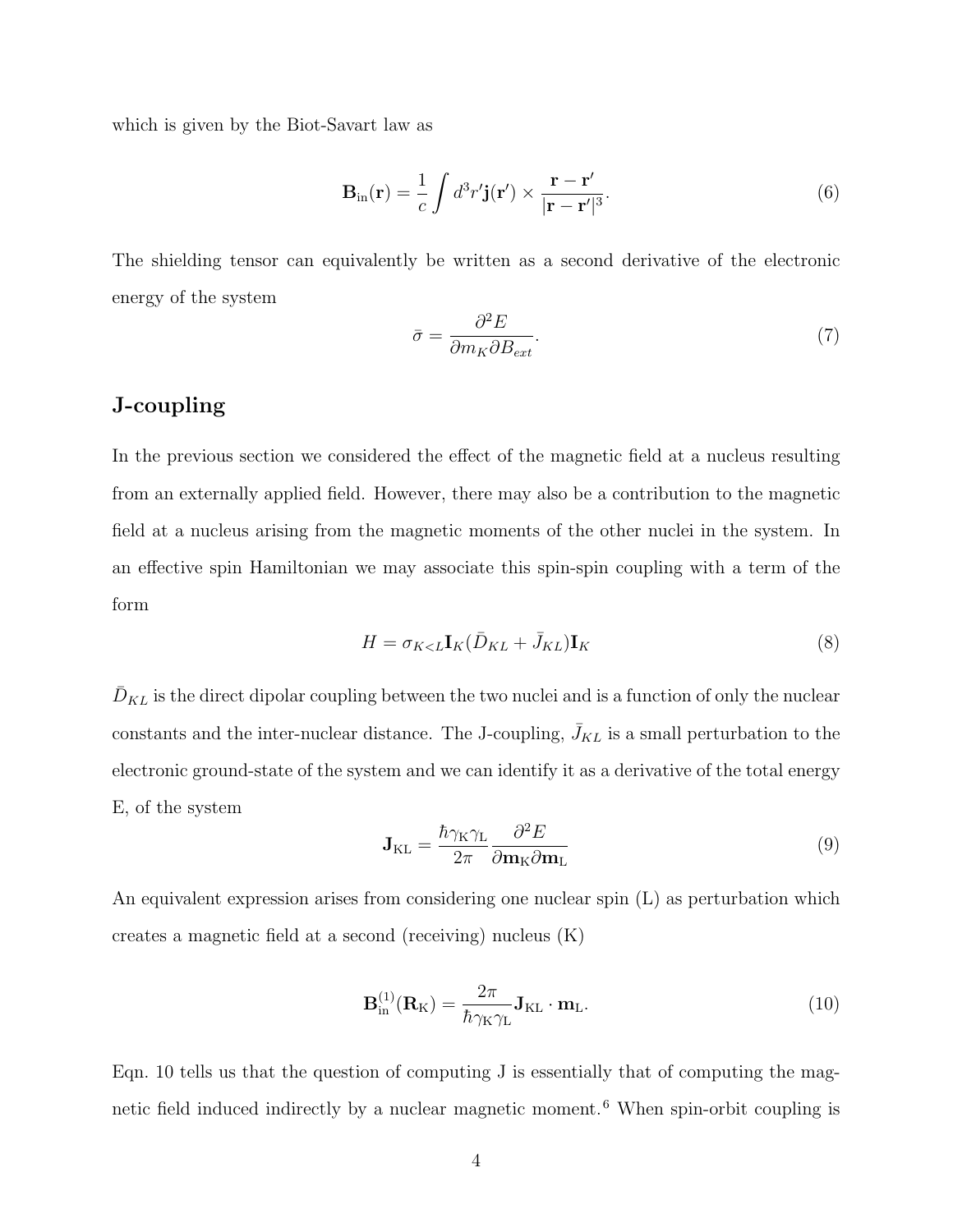neglected we can consider the field as arising from two, essentially independent, mechanisms. Firstly, the magnetic moment can interact with electronic charge inducing an orbital current  $\mathbf{j}(\mathbf{r})$ , which in turn creates a magnetic field at the other nuclei in the system. This mechanism is similar to the case of magnetic shielding in insulators. The second mechanism arises from the interaction of the magnetic moment with the electronic spin, causing an electronic spin polarisation. By working to first order in these quantities we can write the magnetic field at atom K induced by the magnetic moment of atom L as

$$
\mathbf{B}_{\rm in}^{(1)}(\mathbf{R}_{\rm K}) = \frac{\mu_0}{4\pi} \int \mathbf{m}^{(1)}(\mathbf{r}) \cdot \left[ \frac{3\mathbf{r}_{\rm K}\mathbf{r}_{\rm K} - |\mathbf{r}_{\rm K}|^2}{|\mathbf{r}_{\rm K}|^5} \right] d^3 \mathbf{r} + \frac{\mu_0}{4\pi} \frac{8\pi}{3} \int \mathbf{m}^{(1)}(\mathbf{r}) \delta(\mathbf{r}_{\rm K}) d^3 \mathbf{r} + \frac{\mu_0}{4\pi} \int \mathbf{j}^{(1)}(\mathbf{r}) \times \frac{\mathbf{r}_{\rm K}}{|\mathbf{r}_{\rm K}|^3} d^3 \mathbf{r}.
$$
 (11)

The first two terms arise from the induced spin density and are respectively termed the dipolar (DIP) and Fermi-contact (FC) contributions. The final term is due to the induced orbital current and can be further decomposed into a paramagnetic (PARA) and diamagnetic (DIA) contributions. The isotropic contributions to the J-coupling tensor can hence be written as  $7,8$ 

$$
J_{iso} = J_{iso}^{SD} + J_{iso}^{FC} + J_{iso}^{DIA} + J_{iso}^{PARA}
$$
 (12)

#### Summary

The magnetic shielding tensors for a system can be obtain from the response to a single external perturbation - i.e. the current induced by an external magnetic field. However, for a system of N atoms there will be  $N^2$  J-coupling tensors. A single perturbation gives the current (or spin density) induced by a single atomic movement. N perturbations will be required to obtain the full set of J-coupling tensors. In some experiments only a subset of the J-couplings will be required (e.g. those involving particular pairs of NMR active nuclei), however, in other materials, such as glasses, all possible J-couplings will be required. It can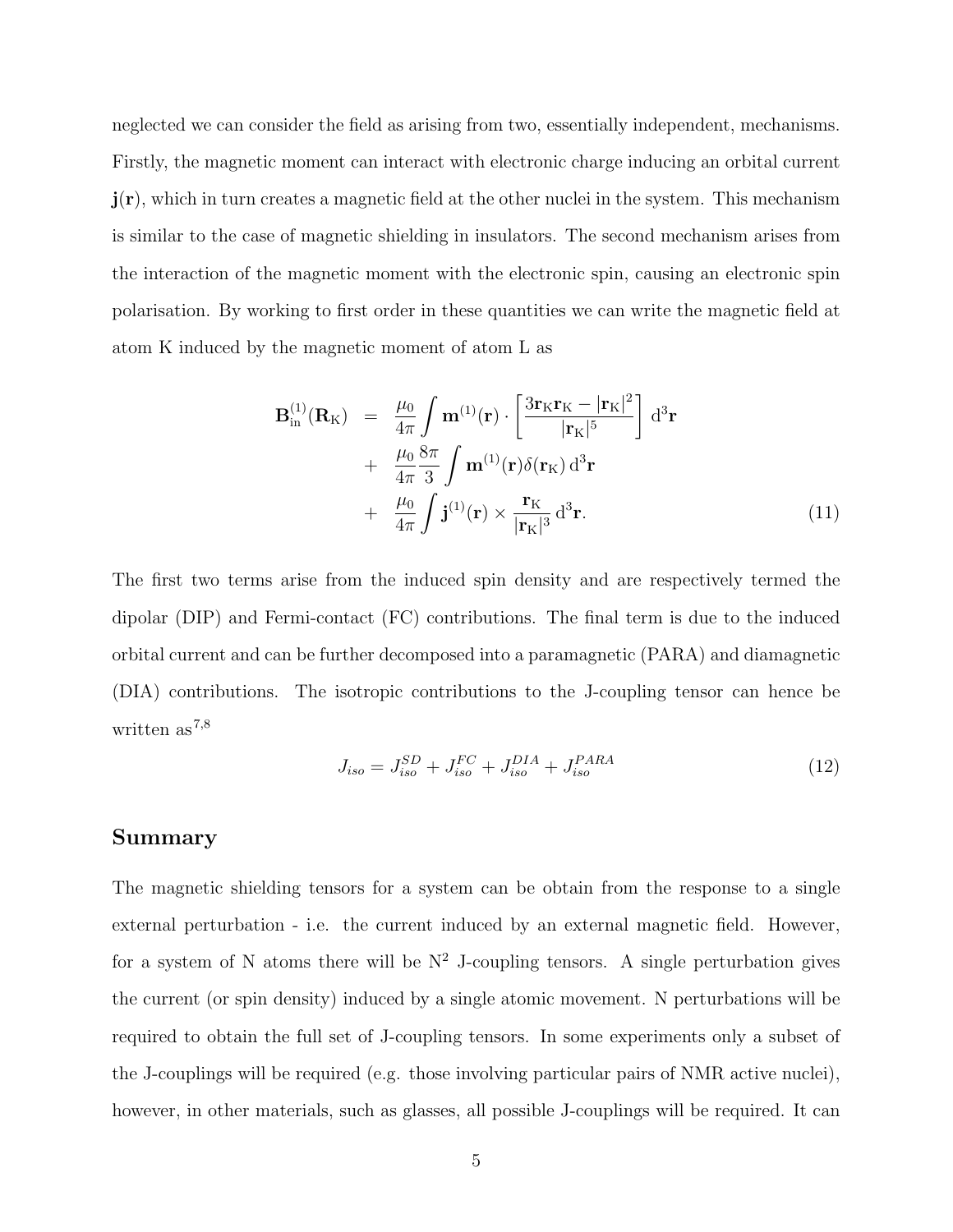hence be seen that while the magnetic shieldings cannot take advantage from perturbation parallelism, the J-coupling presents an ideal case.

## Prior parallel performance

Response calculations such as J-couplings made use of two levels of parallelism within CASTEP. The calculation of contributions from different k-points are almost independent of each other and so it is natural to distribute the data over the k-points. Calculations scale almost perfectly with this distribution of data. However, as the size of the simulation cell grows, the size of the Brillouin Zone correspondingly reduces. This means that for larger calculations often a single k-point is required. This means that k-point parallelism is of limited use in a HPC environment. The second strategy is to distribute the data by the G-vectors. Since the number of plane-waves is often large, and grows approximately linearly with simulation cell size, this enables efficient data distribution and load-balancing. During the application of the Hamiltonian the data must be transferred from real to reciprocal space using a 3D FFT. This operation involves a transpose of the data and all-to-all communications. This limits the number of cores that can be used effectively. Figure 1 shows the scaling of a typical NMR calculation with number of processing elements.

### Perturbation parallelism

The implementation made use of the MPI communicators previously introduced to handle task farming parallelism. CASTEP's modular structure means that all mpi calls are contained within the comms module - and so the additional communication routines only needed to be added to this file. The J-coupling code was original written to be called only a single time in each run. Careful testing was needed to make sure the routines were re-entrant and numerically identical results were obtain no matter which order the perturbations were computed. To enable the user to easily select which perturbations to include in the calculation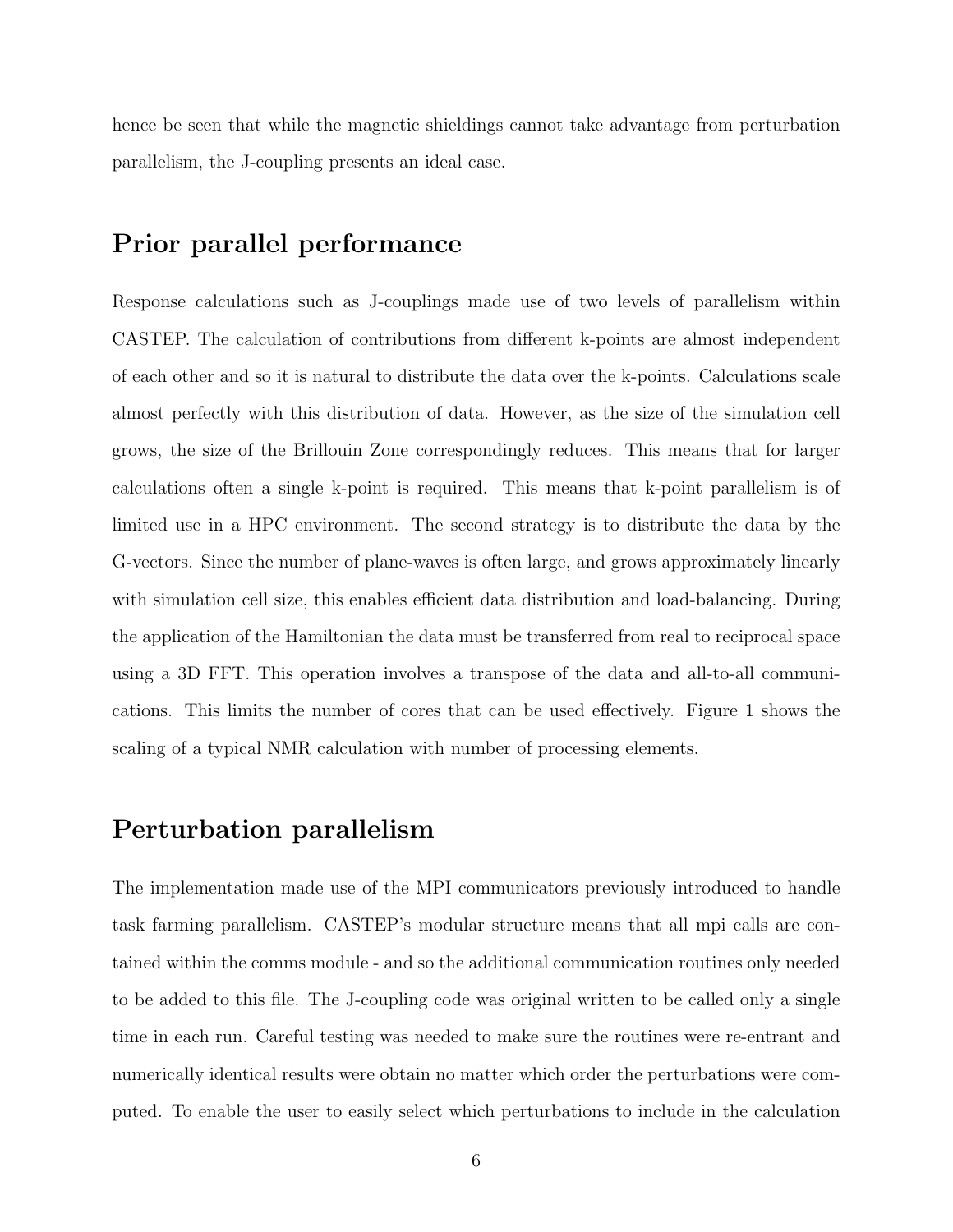

Figure 1: Performance of J-coupling code prior to e-CSE work. Scaling is limited by the 3D FFT and the all-to-all communication.

the following keyword was added to the CASTEP input file (via the "cell" file)

```
jcoupling_site : all ! All atomic sites
jcoupling_site : C N ! All sites belonging to the listed species
jcoupling_site : C 1 !The site C 1
jcoupling_site : C{1,3,5-11} ! The sites C1,C3,C5,C6,C7,C8,C9,C10,C11
```
The output of the calculation (the J-coupling tensors) is written to a single file in the magres file format.<sup>9</sup> Tools for the visualization and processing of magres files have recently been developed.<sup>9</sup> Initial very poor parallel performance was tracked down to i/o issues (namely multiple cores trying to write data to the same, admittedly small, file). Once this was corrected we found very good scaling up to large number of cores  $(10k+)$ . Figure 2 shows the scaling behaviour for a 108 atom model of a silicate glass. The calculations reach 80% speed up at the largest core count (approx 10k) when each task farm is assigned a single perturbation. On further investigation we believe this reduction from ideality is due to the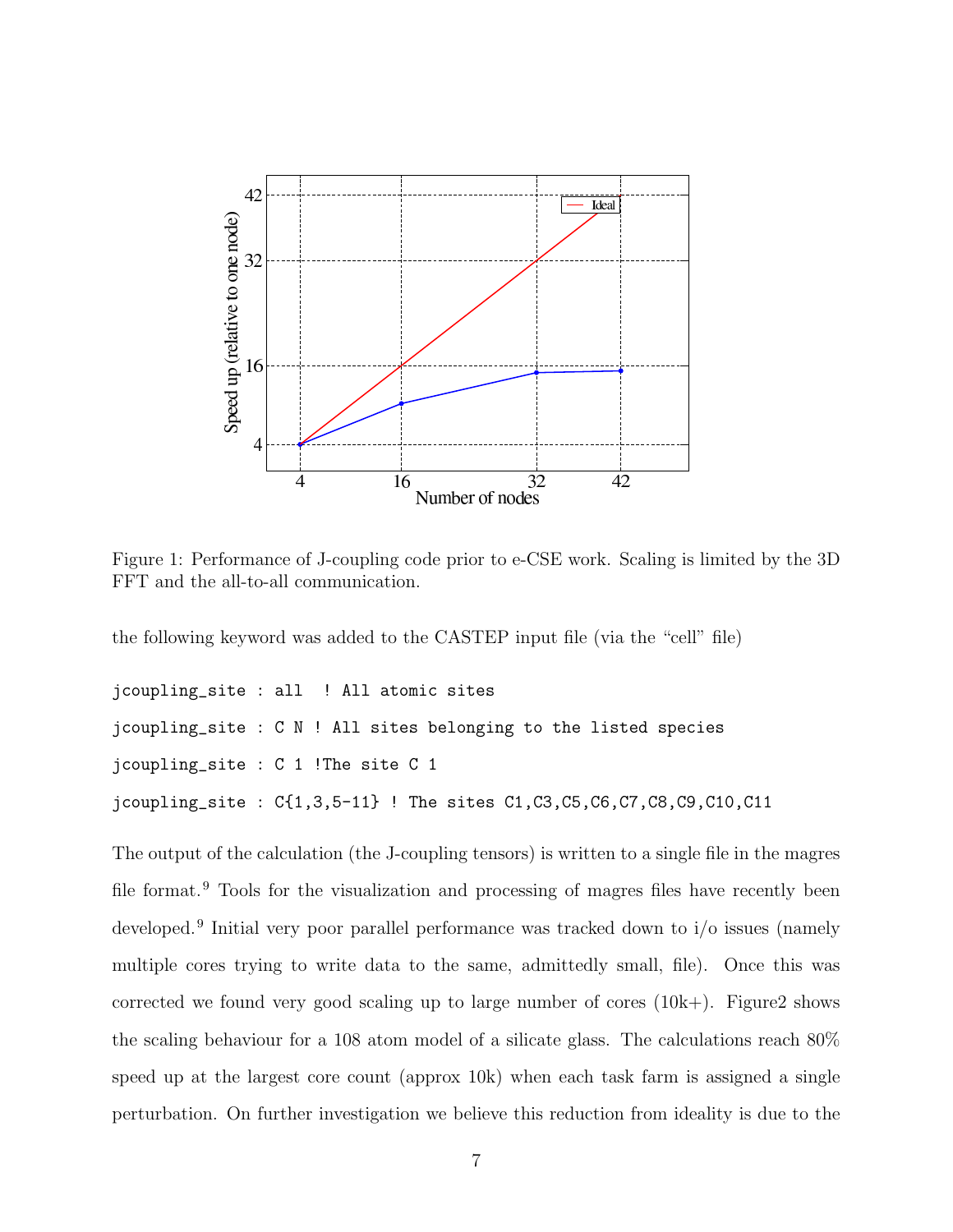

Figure 2: Scaling of the calculation of NMR J-coupling with number of cores for a 108atom model of a siliate glass.

relatively short duration of the calculations, and we expect larger systems to show better performance. Load balancing is not a significant issue as we find that each perturbation takes almost an identical time to compute (within the variation of run times). In Figure 3 we show the results from the calculation on a the silicate glass model - namely that there is a strong correlation between  $J<sub>SiO</sub>$  and the Si-O-Si bond angle. This previously unpublished result shows the potential significance of using NMR J-coupling to determine the structure of glassy materials.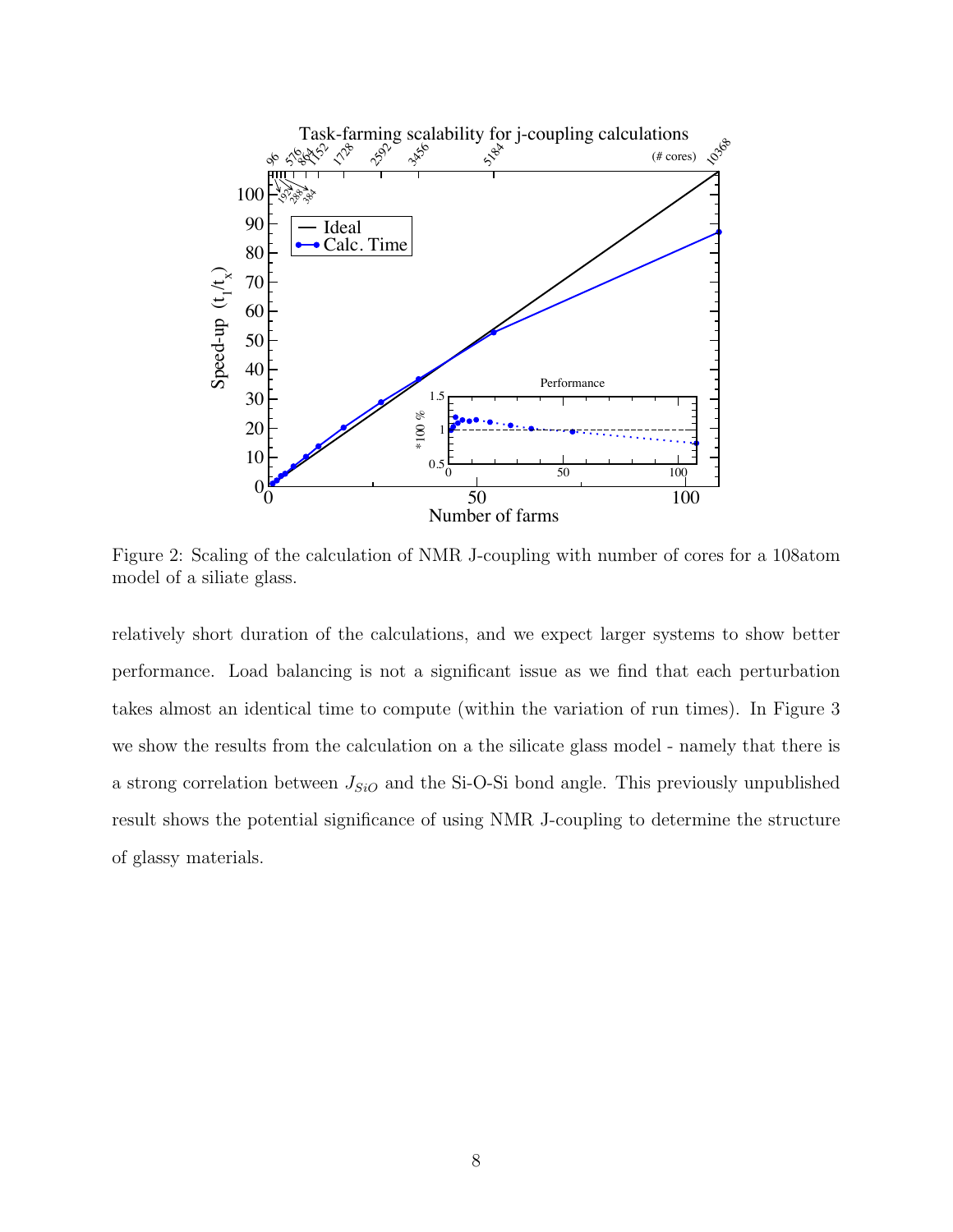

Figure 3: Distribution of  ${}^{1}J_{O-Si}$  with Si-O-Si bond angle for a model of a silicate glass.

# Vibrational Spectroscopy

The theory of lattice dynamics begins with an expansion of the total energy of the system in terms of the atomic coordinates, <sup>10</sup>

$$
E = E_0 + \sum_{\kappa,\alpha,a} \frac{\partial E}{\partial \mathbf{u}_{\kappa,\alpha,\mathbf{a}}} + \frac{1}{2} \sum_{\kappa,\alpha,\kappa',\alpha',a} \mathbf{u}_{\kappa,\alpha,\mathbf{a}} \Phi_{\alpha,\alpha'}^{\kappa,\kappa'} \mathbf{u}_{\kappa',\alpha',\mathbf{a}} + \dots
$$
 (13)

where  $\mathbf{u}_{\kappa,\alpha,\mathbf{a}}$  is the vector of atomic displacements from equilibrium.  $\Phi_{\alpha,\alpha'}^{\kappa,\kappa'}$  is the matrix of force constants,

$$
\Phi_{\alpha,\alpha^{\prime}}^{\kappa,\kappa^{\prime}}(a) = \frac{\partial^2 E}{\partial \mathbf{u}_{\kappa,\alpha} \mathbf{u}_{\kappa^{\prime},\alpha^{\prime}}} \tag{14}
$$

At equilibrium the first order term in the expansion is zero. The vibrational modes of the system are obtained by solving the eigenvalue equation,

$$
D_{\alpha,\alpha^{\prime}}^{\kappa,\kappa^{\prime}}(\mathbf{q})\varepsilon_{m\kappa,\alpha\mathbf{q}} = \omega_{m,\mathbf{q}}^{2}\varepsilon_{m\kappa,\alpha\mathbf{q}} \tag{15}
$$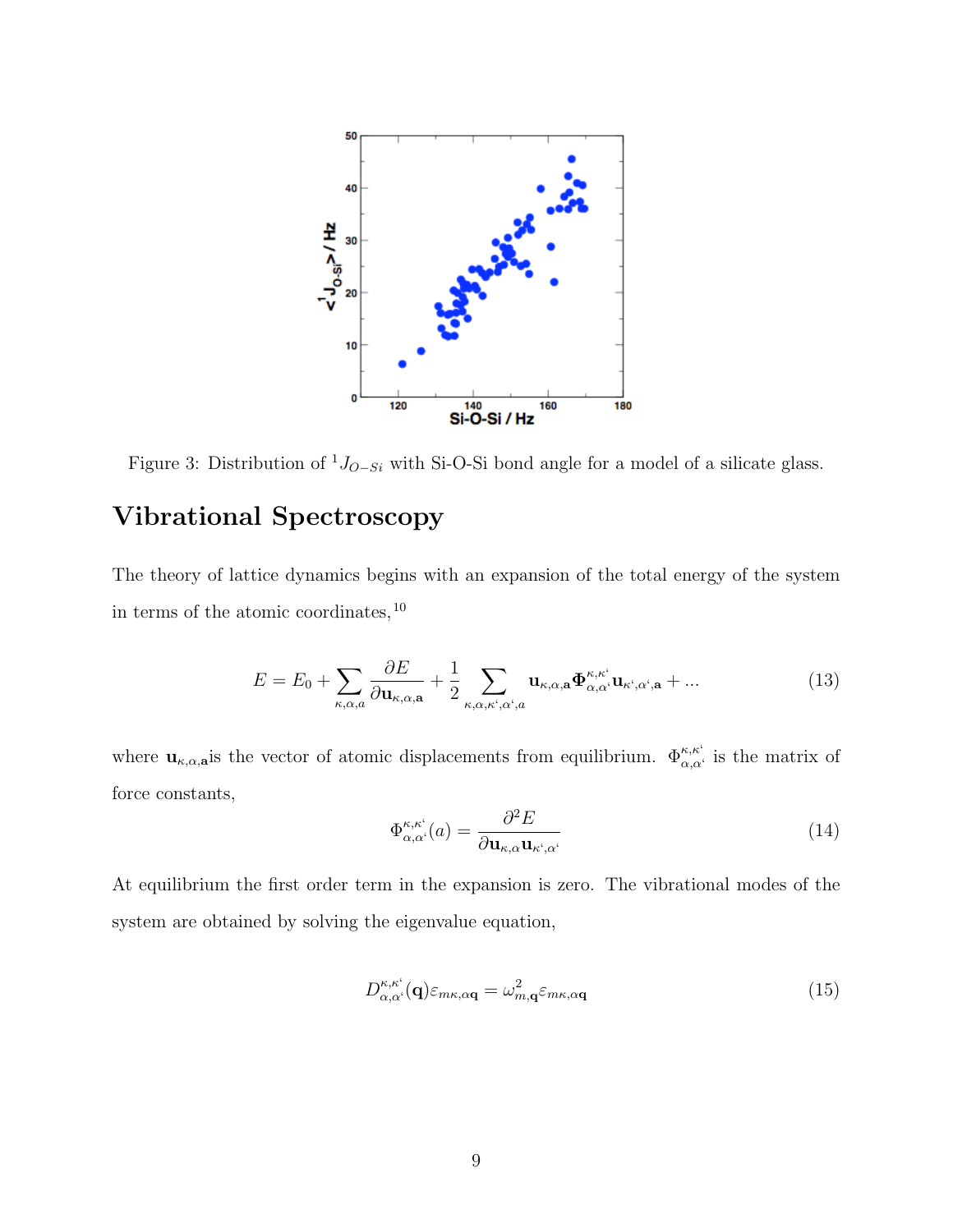Where the dynamical matrix,  $D_{\alpha}^{\kappa,\kappa^{\kappa}}$  $\alpha_{\alpha,\alpha'}^{k,\kappa}(\mathbf{q})$  is the mass weighted fourier transform of the force constant matrix, <sup>11</sup>  $\Phi_{\alpha \alpha}^{\kappa, \kappa^{\kappa}}$  $\alpha, \alpha'$ 

$$
D_{\alpha,\alpha'}^{\kappa,\kappa'}(\mathbf{q}) = \frac{1}{\sqrt{\mathbf{M}_{\kappa}\mathbf{M}_{\kappa'}}} \sum_{\mathbf{a}} \Phi_{\alpha,\alpha'}^{\kappa,\kappa'}(\mathbf{a}) e^{-i\mathbf{q} \cdot \mathbf{R}_{\mathbf{a}}} \tag{16}
$$

It can be seen that the task of computing the vibrational frequencies,  $\omega_{m,\mathbf{q}}^2$ , of the system is essentially that of computing the force constant matrix - the response of the system to the movement of the ionic cores. In general there will be 3N perturbations, however in most situations the symmetry of the crystal will reduce the number of unique perturbations.



Benchamrking of phonon task-farming (tetracene)

Figure 4: Parallel performance post-eCSE of the calculation of phonon modes in the case of a single k-point to sample the Brillouin Zone

The distribution of the perturbations between the task farms made use of the same communicators as the J-coupling in the previous section. However, there are two additional challenges. Firstly, the calculations of the force constant matrix includes an element of work that is not distributed over the task farms. In the following graphs the timings with and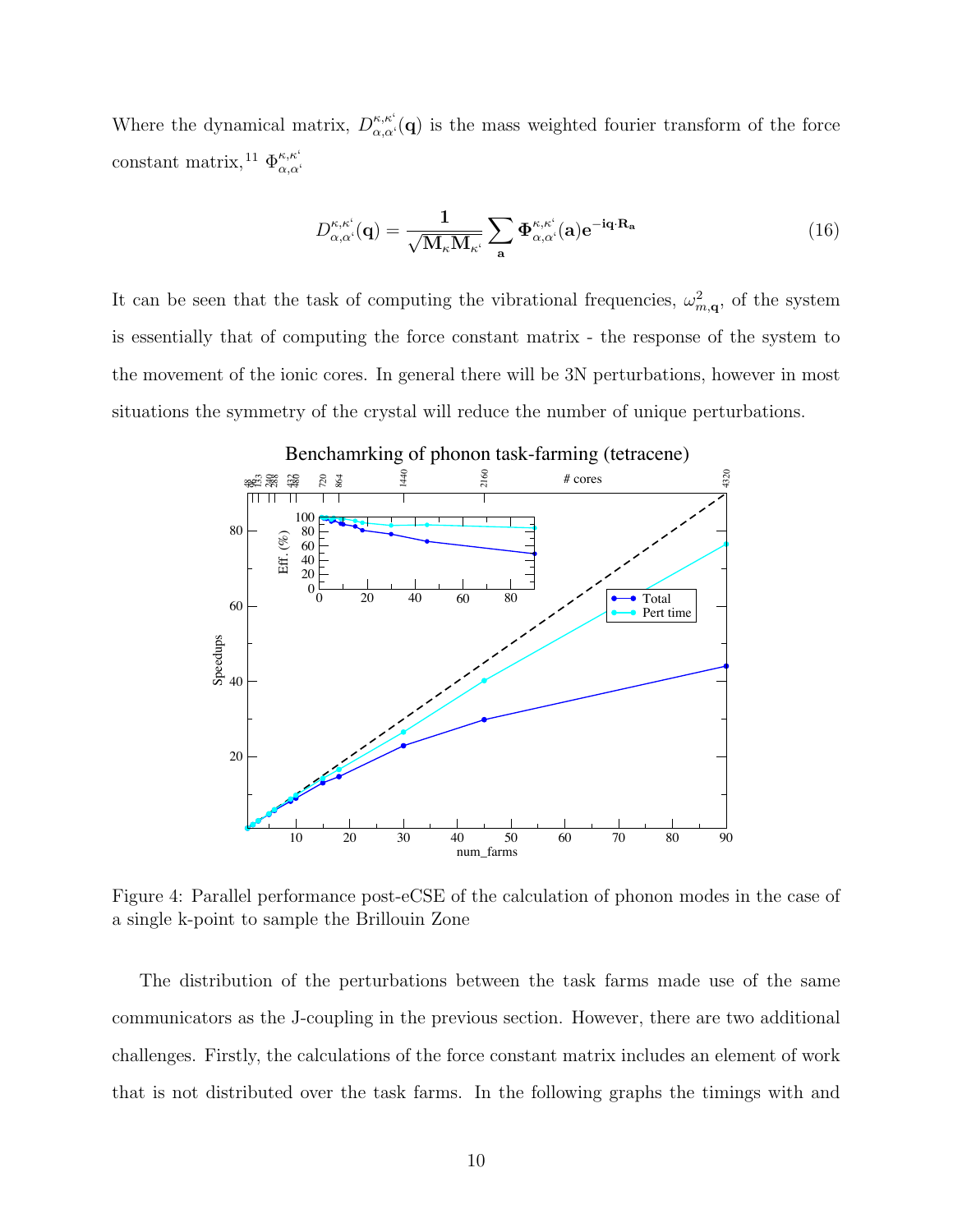without this contribution are included. The solution to this is to perform an initial non-taskparallel calculation to pre-compute the necessary quantities. As a prerequisite to a phonon calculation is a optimization of the geometry, these contributions could be calculated at the end of the geometry optimization - thus avoiding the need for an additional job. A more significant challenge is load balancing between the farms. For calculations on an isolated molecule, or a very large crystal it is sufficient to sample the electronic Brillouin zone with a single k-point. In this case the time for each perturbation is almost identical and there is no load balancing issue. However, for small and even moderately large crystals it is necessary to sample the Brillouin Zone with multiple k-points. Depending on the symmetry of a particular perturbation the number of unique k-points will be different. The calculation time is well



Task-farming scalability for phonon calculations (PbSO4)

Figure 5: Parallel performance post-eCSE of the calculation of phonon modes in the case where multiple k-points are needed to sample the Brillouin Zone.

correlated to the number of kpoints - and so the time to calculate each perturbation will vary significantly. One approach to addressing this would be to assign variable numbers of processors to each farm. It was felt that this would introduce significant complexity into the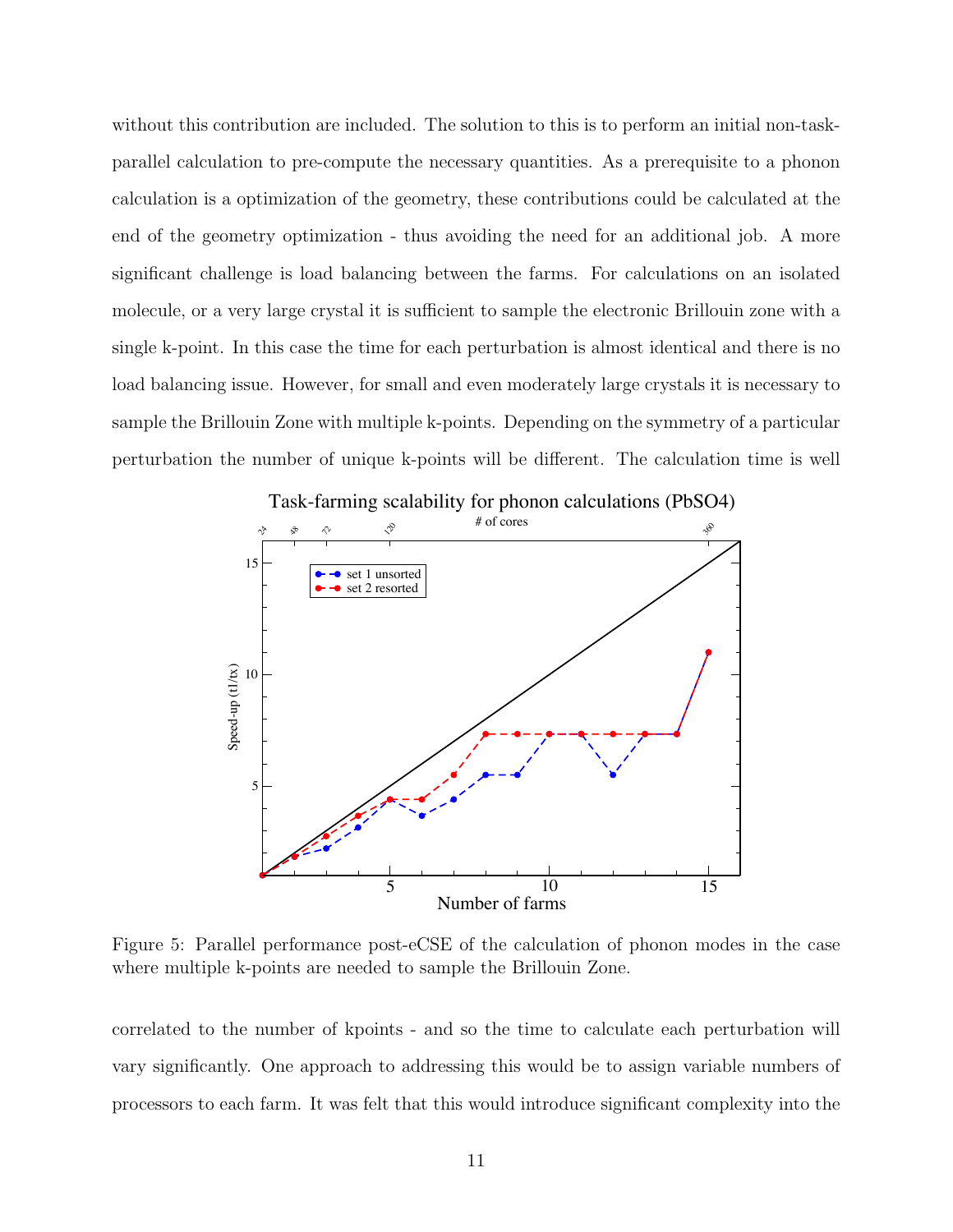code - and would also be problematic in the case of farms dealing with multiple perturbations (i.e. communicators would need to be dynamically re-assigned during the code run). Instead a fixed farm size was chosen. This means that in the limit that each farm calculates one perturbation the efficiency will be limited by the most expensive perturbation. This can be seen in Figure 5 where using the maximum number of farms (15) gives only an 11x speed up. However, when each farm can deal with multiple perturbations the perturbations can be assigned so as to choose the optimal combination of perturbations to assign to each farm. This is done by pre-computing the number of k-point required for each perturbation and estimating the workload required. Figure 5 shows the effect of the calculated assignment of perturbations in comparison to a random assignment. For 8 farms there is an almost perfect scaling. It is clearly important for a user to be able to determine the optimal number of farms for a given system. A simple command line tool has been developed to estimate the load balancing for different numbers of farms, and hence allow the user to identify the most efficient.

## Acknowledgement

This work was funded under the embedded CSE programme of the ARCHER UK National Supercomputing Service (http://www.archer.ac.uk)

## References

- (1) Hohenberg, P.; Kohn, W. Phys. Rev. 1964, 136, B864–B871.
- (2) Kohn, W.; Sham, L. J. Phys. Rev. 1965, 140, A1133–A1138.
- (3) Payne, M. C.; Teter, M. P.; Allan, D. C.; Arias, T.; Joannopoulos, J. D. Rev. Mod. Phys. **1992**, 64, 1045–1097.
- (4) Pickard, C.; Mauri, F. Phys. Rev. B 2001, 63, 245101.